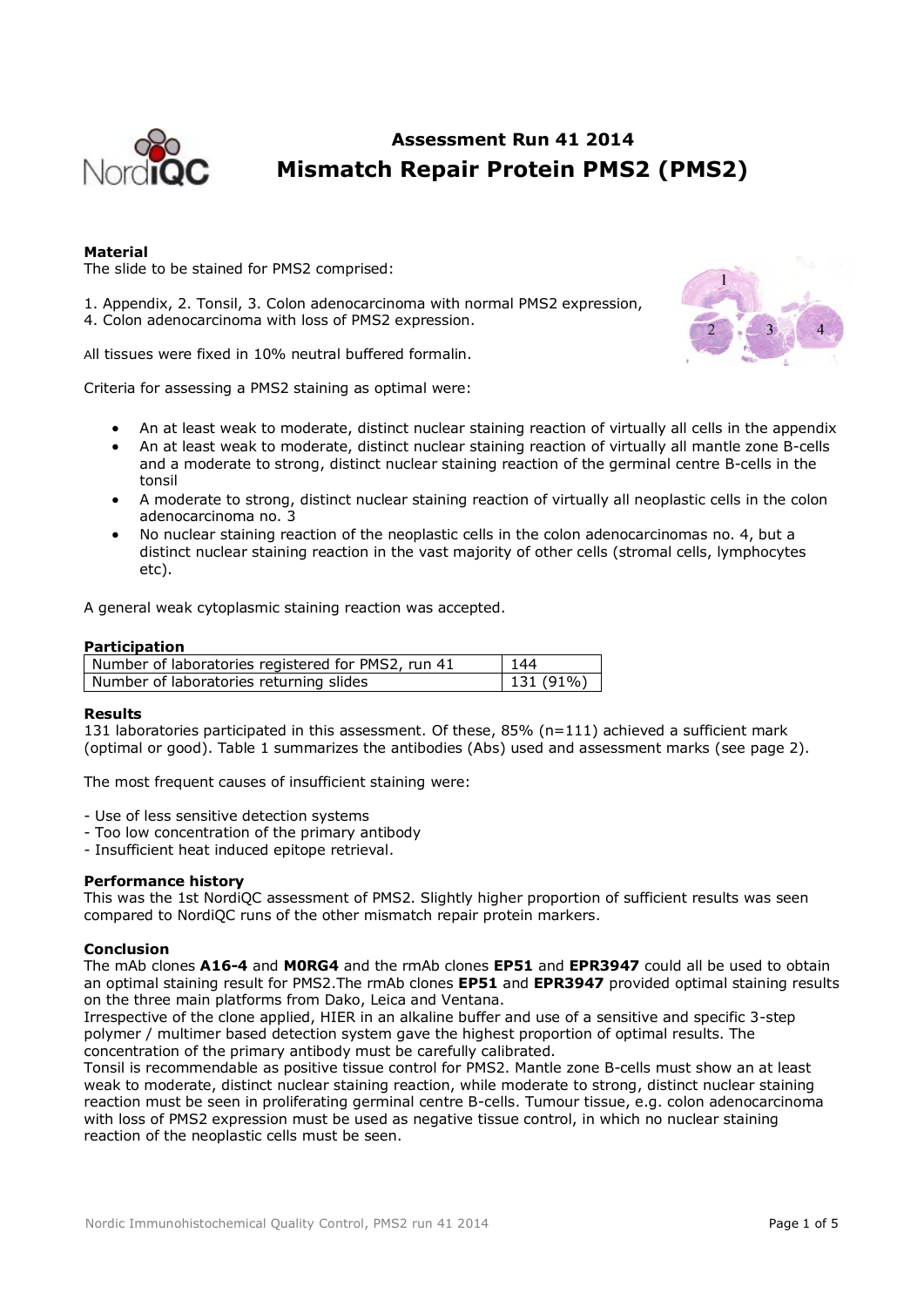| Concentrated<br>antibodies        | $\mathsf{n}$ | Vendor                                  | Optimal      | Good           | <b>Borderline</b> | Poor           | Suff. <sup>1</sup> | Suff.<br>OPS <sup>2</sup> |
|-----------------------------------|--------------|-----------------------------------------|--------------|----------------|-------------------|----------------|--------------------|---------------------------|
| mAb clone A16-4                   | 19<br>2      | <b>BD Biosciences</b><br><b>Biocare</b> | 9            | 8              | 2                 | 2              | 81%                | 100%                      |
| mAb clone MOR4G                   | 4            | Leica/Novocastra                        | $\mathbf{1}$ | $\overline{2}$ | $\mathbf{1}$      | $\Omega$       | $\sim$             | $\blacksquare$            |
| mAb clone MRQ-28                  | 2<br>1<br>1  | Cell Marque<br><b>DCS</b><br>Monosan    | 0            | $\overline{2}$ | $\mathbf 0$       | 2              |                    |                           |
| rmAb clone EPR3947                | 3            | Epitomics                               | 2            | $\mathbf{1}$   | $\Omega$          | $\Omega$       | $\blacksquare$     |                           |
| rmAb clone EP51                   | 13<br>4      | Dako<br>Epitomics                       | 10           | 7              | $\mathbf{0}$      | 0              | 100%               | 100%                      |
| Ready-To-Use<br>antibodies        |              |                                         |              |                |                   |                |                    |                           |
| mAb clone A16-4<br><b>PM344AA</b> | 3            | <b>Biocare</b>                          | 3            | 0              | $\Omega$          | $\mathbf 0$    |                    |                           |
| mAb clone MRO-28<br>288M-18       | $\mathbf{1}$ | Cell Marque                             | $\mathbf{0}$ | $\Omega$       | $\mathbf{1}$      | $\Omega$       |                    |                           |
| mAb clone MRO-28<br>MAD-000070QD  | 1            | Master Diagnostica                      | 1            | 0              | $\Omega$          | $\Omega$       |                    |                           |
| rmAb clone EPR3947<br>760-4531    | 47           | Ventana/Cell Marque                     | 19           | 17             | 8                 | 3              | 77%                | 89%                       |
| rmAb clone EPR3947<br>288R-18     | 5            | Cell Marque                             | 2            | 3              | $\Omega$          | $\mathbf 0$    | 100%               |                           |
| mAb clone EP51<br><b>IR087</b>    | 25           | Dako                                    | 15           | 9              | 1                 | $\Omega$       | 96%                | 100%                      |
| Total                             | 131          |                                         | 62           | 49             | 13                | $\overline{7}$ |                    |                           |
| Proportion                        |              |                                         | 47%          | 38%            | 10%               | 5%             | 85%                |                           |

#### Table 1. **Antibodies and assessment marks for PMS2, run 41**

1) Proportion of sufficient stains (optimal or good)

2) Proportion of sufficient stains with optimal protocol settings only, see below.

#### **Detailed analysis of PMS2, Run 41**

The following protocol parameters were central to obtain optimal staining:

#### **Concentrated antibodies**

mAb clone **A16-4**: Protocols with optimal results were all based on HIER using Target Retrieval Solution (TRS) pH 9 (3-in-1) (Dako) (2/3)\*, TRS pH 9 (Dako) (3/4) or Bond Epitope Retrieval Solution 2 (BERS2; Leica) (4/7) as retrieval buffer. The mAb was typically diluted in the range of 1:75-1:200 depending on the total sensitivity of the protocol employed. Using these protocol settings 13 of 13 (100%) laboratories produced a sufficient staining result (optimal or good).

\* (number of optimal results/number of laboratories using this HIER buffer)

mAb clone **M0R4G**: One protocol with an optimal result was based on HIER using BERS1 (Leica) (1/1) as retrieval buffer. The dilution factor was 1:100 using a 3-step polymer based detection system (RE7280-K, Leica).

rmAb clone **EPR3947**: Protocols with optimal results were all based on HIER using Cell Conditioning 1 (CC1; Ventana) (2/3) as retrieval buffer. The rmAb was diluted in the range of 1:75-1:300 depending on the total sensitivity of the protocol employed. Using these protocol settings 2 of 2 (100%) laboratories produced an optimal staining result.

rmAb clone **EP51**: Protocols with optimal results were all based on HIER using TRS pH 9 (3-in-1) (Dako) (2/4), TRS pH 9 (Dako) (3/3), CC1 (Ventana) (2/4), BERS2 (Leica) (2/2) or Tris-EDTA/EGTA pH 9 (1/3) as retrieval buffer. The rmAb was typically diluted in the range of 1:20-1:50 depending on the total sensitivity of the protocol employed. Using these protocol settings 14 of 14 (100%) laboratories produced a sufficient staining result.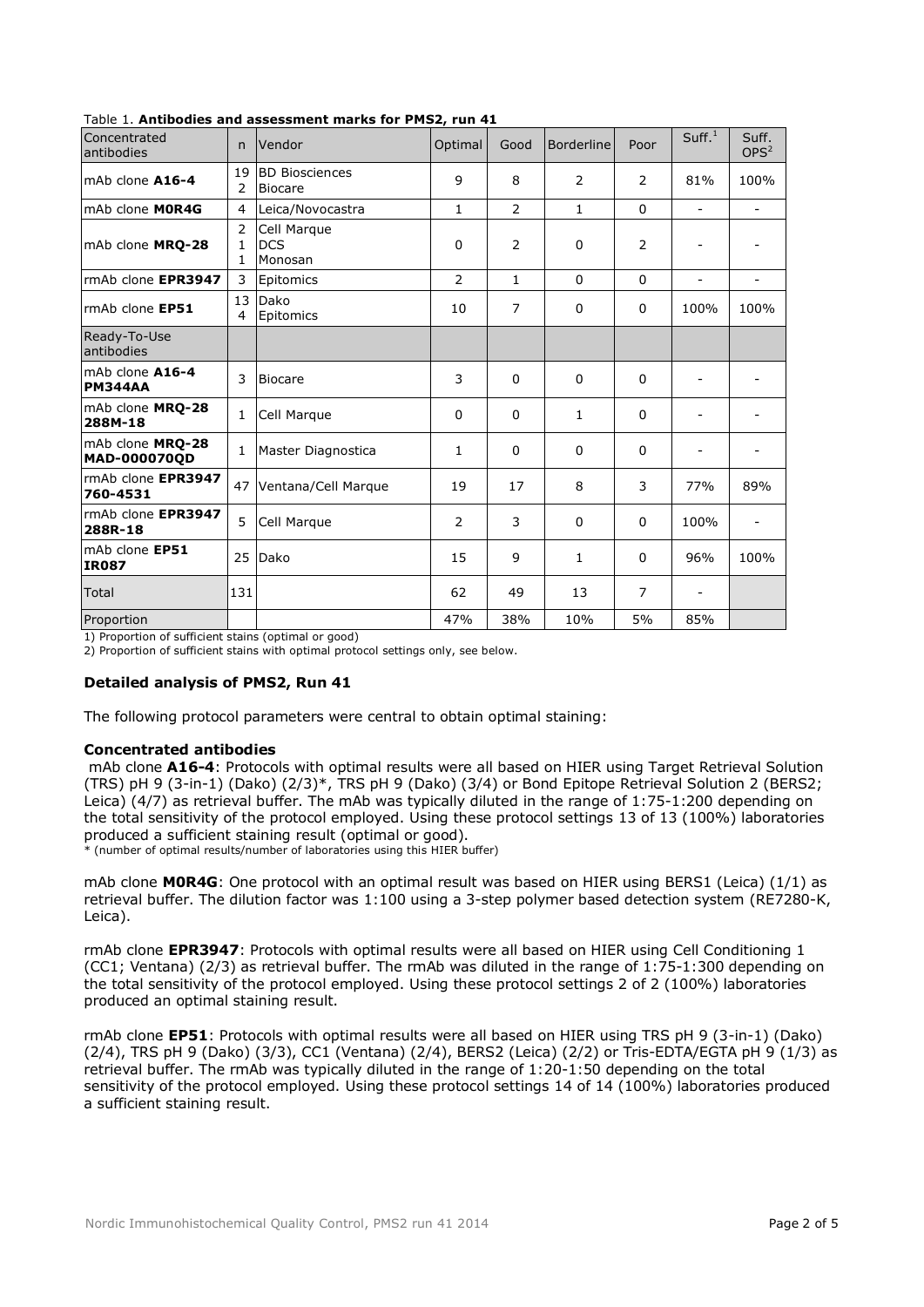| <u>UIL LIIC JIIIIIIIIIIII LIIC SYSLEIIIS</u> |                                   |             |                             |                          |                |                          |  |  |  |  |
|----------------------------------------------|-----------------------------------|-------------|-----------------------------|--------------------------|----------------|--------------------------|--|--|--|--|
| Concentrated                                 |                                   | <b>Dako</b> |                             | Ventana                  | Leica          |                          |  |  |  |  |
| antibodies                                   | <b>Autostainer Link / Classic</b> |             | <b>BenchMark XT / Ultra</b> |                          | Bond III / Max |                          |  |  |  |  |
|                                              | <b>TRS pH 9.0</b>                 | TRS pH 6.1  | $CC1$ pH $8.5$              | $CC2$ pH $6.0$           | ER2 pH 9.0     | ER1 pH 6.0               |  |  |  |  |
| mAb clone<br>$A16-4$                         | $4/6**$ (67%)                     | -           | 0/3                         | $\overline{\phantom{a}}$ | $3/5(60\%)$    | -                        |  |  |  |  |
| rmAb clone<br>E51                            | $5/7(71\%)$                       |             | 2/4                         | $\overline{\phantom{0}}$ | 2/2            | $\overline{\phantom{0}}$ |  |  |  |  |

#### Table 3. **Proportion of optimal results for PMS2 for the two most commonly used antibodies as concentrate on the 3 main IHC systems\***

\* Antibody concentration applied as listed above, HIER buffers and detection kits used as provided by the vendors of the respective systems.

\*\* (number of optimal results/number of laboratories using this buffer)

#### **Ready-To-Use antibodies and corresponding systems**

mAb clone **A16-4**, product no. **PM344AA**, Biocare, IntelliPath:

One protocol with an optimal result was based on HIER using Borg Decloaker pH 9.5 in a pressure cooker and MACH4 (M4U534) as detection system.

#### rmAb clone **EPR3947,** product no. **760-4531**, Ventana/Cell Marque, BenchMark XT/Ultra:

Protocols with optimal results were typically based on HIER using Cell Conditioning 1 (efficient heating time 32-92 min.), 16-120 min. incubation of the primary Ab. and OptiView (760-700) +/- amplification kit as detection system. Using these protocol settings 25 of 28 (89%) laboratories produced a sufficient staining result.

#### rmAb clone **EP51**, product no. **IR087**, Dako, Autostainer+/Autostainer Link:

Protocols with optimal results were typically based on HIER in PT-Link using TRS pH 9 (3-in-1) or TRS pH 9 (efficient heating time 10-20 min. at 95-99°C), 20-30 min. incubation of the primary Ab and EnVision FLEX/FLEX+ (K8000/K8002) as detection system. Using these protocol settings 22 of 22 (100%) laboratories produced a sufficient staining result.

#### **Comments**

In this first NordiQC assessment of PMS2, the prevalent feature of an insufficient staining was a too weak or completely false negative staining reaction in cells expected to be demonstrated. Too weak or false negative staining reaction was seen in 80% of the insufficient results (16 of 20). The majority of laboratories were able to demonstrate PMS2 in cells with a high-level antigen expression as proliferating germinal centre B-cells in the tonsil, basal epithelial cells of the appendix and neoplastic cells in the colon adenocarcinoma with normal PMS2 expression. Demonstration of PMS2 in cells with low-level antigen expression as resting mantle zone B-cells, smooth muscle cells and stromal cells was more challenging and required an optimally calibrated protocol. In this context it has to be emphasized, that identification of loss of PMS2 expression in tumours is characterized by a negative nuclear staining reaction of the neoplastic cells. Consequently, it is of decisive importance that normal cells within and around the neoplastic tissue show a distinct positive nuclear staining reaction, serving as reliable internal positive tissue control. In the remaining insufficient results (20%) poor signal-to-noise ratio or impaired morphology was seen which complicated correct interpretation.

Using a concentrated Ab, optimal result could be obtained by many clones as listed in table 1. Irrespective of the clone applied, careful calibration of the titre and efficient HIER in an alkaline buffer in combination with a sensitive non-biotin based detection system were the main protocol prerequisites for optimal results. Especially use of 3-step polymer/multimer based detection systems provided higher proportions of optimal results. Protocols based on a 3-step system as EnVision FLEX+ (Dako), OptiView (Ventana) or Refine (Leica) gave a proportion of 50% optimal results (14 of 28), whereas 33% were assessed as optimal using a 2-step system as EnVision Flex (Dako) and UltraView (Ventana) (7 of 21). The rmAb clone EP51 as a concentrated format provided a pass rate of 100%, and optimal results could be obtained on the three main IHC systems from Dako, Leica and Ventana. The mAb clone A16-4 also provided a high overall pass rate, however, no optimal results were generated on the Ventana system.

The Ready-To-Use (RTU) systems from Ventana and Dako based on the rmAb clones EPR3947 and EP51, respectively, gave a high proportion of sufficient and optimal results. Optimal results for the Dako RTU system could both be obtained by using the official protocol recommendations given by Dako but also by laboratory modified protocol settings (typically adjusting incubation time of the primary Ab and/or choice of detection system). The Ventana RTU system only provided optimal results using laboratory modified protocol settings (typically using OptiView +/- amplification as detection system and/or prolonged incubation time of the primary Ab), whereas no optimal results were obtained using the Ventana recommended protocol settings (based on 32 min. incubation time of the primary Ab and UltraView or iView with amplification as detection system).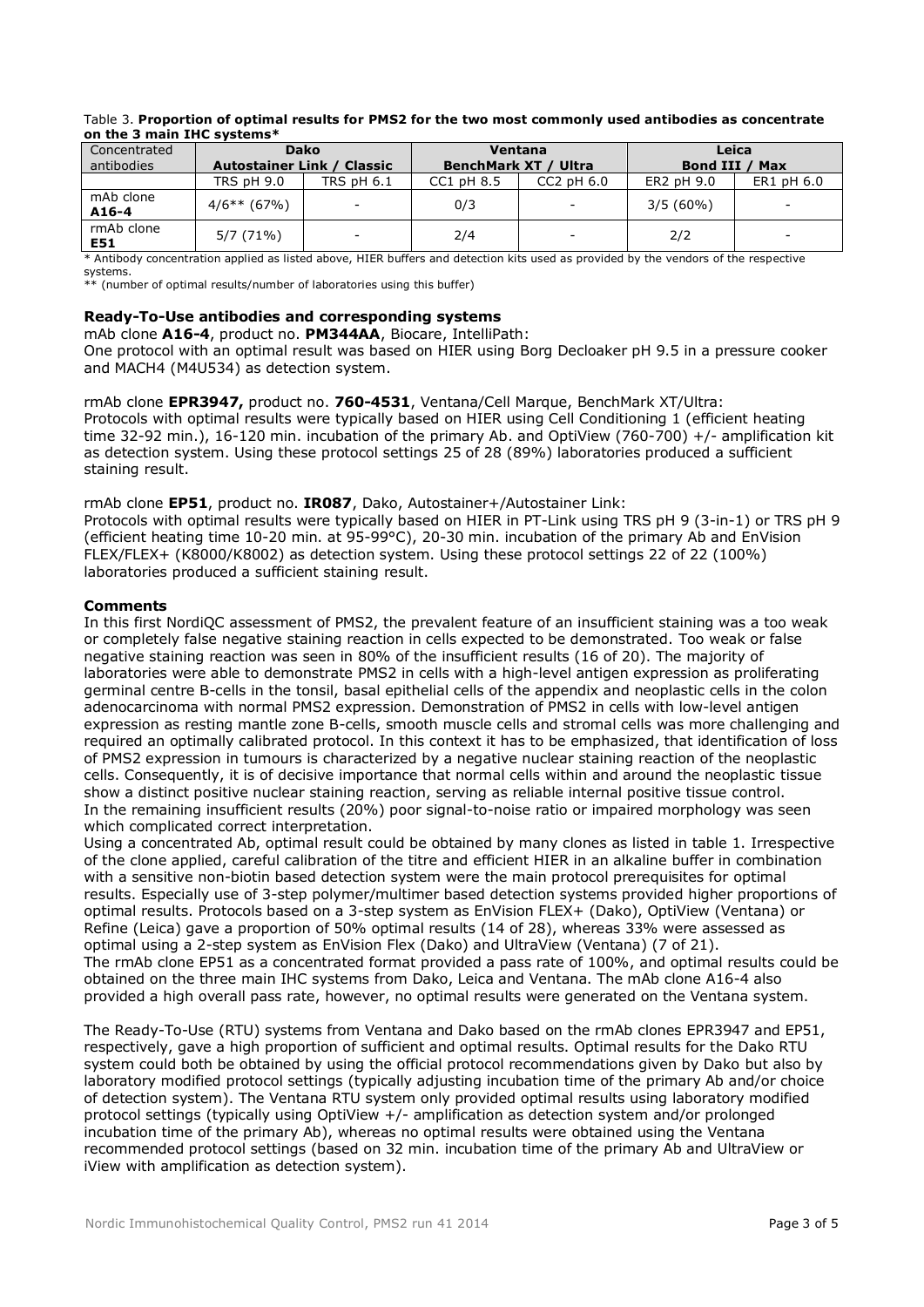#### **Controls**

Tonsil was found to be a recommendable positive tissue control for PMS2. Virtually all mantle zone B-cells must show at an at least weak to moderate nuclear staining reaction, while a moderate to strong nuclear staining reaction must be seen in the proliferating germinal centre B-cells.

Colon adenocarcinoma with loss of PMS2 expression is recommended as negative tissue control for PMS2. No nuclear staining reaction should be seen in the neoplastic cells, whereas a nuclear staining reaction must be seen in stromal cells.



#### Fig. 1a (X200)

Optimal PMS2 staining of the tonsil using the rmAb clone EP51, HIER in an alkaline buffer and a 3-step polymer based detection system. Virtually all mantle zone B-cells show a moderate and distinct nuclear staining reaction, while the germinal centre B-cells show a strong nuclear staining reaction. Also compare with Figs. 2a-4a, same protocol.

#### Fig. 1b (X200)

Insufficient PMS2 staining of the tonsil using the rmAb clone EP51 with a protocol providing a too low sensitivity (2-step multimer based detection system and/or a too low concentration of the primary Ab) - same field as in Fig. 1a. Only the germinal centre B-cells are demonstrated, while the mantle zone B-cells expressing low level PMS2 are virtually unstained. Also compare with Figs. 2b and 3b, same protocol.



#### Fig. 2a (X200)

Optimal PMS2 staining of the colon adenocarcinoma tissue core no. 3 with normal PMS2 expression using same protocol as in Fig. 1a. Virtually all the neoplastic cells show a moderate to strong nuclear staining reaction. A high signal-to-noise ratio is obtained. No background staining is seen and a distinct nuclear staining reaction in the stromal cells is seen.

Fig. 2b (X200) Insufficient PMS2 staining of the colon adenocarcinoma tissue core no. 3 using same protocol as in Fig. 1b - same field as in Fig. 2a.

The proportion of positive cells and the intensity of the staining reaction are significantly reduced compared to the result expected and shown in Fig. 2. Especially note that stromal cells are virtually negative and a stronger intensity is seen in neoplastic cells compared to the level seen in remnants of normal epithelial cells. Also compare with Fig. 3b, same protocol.